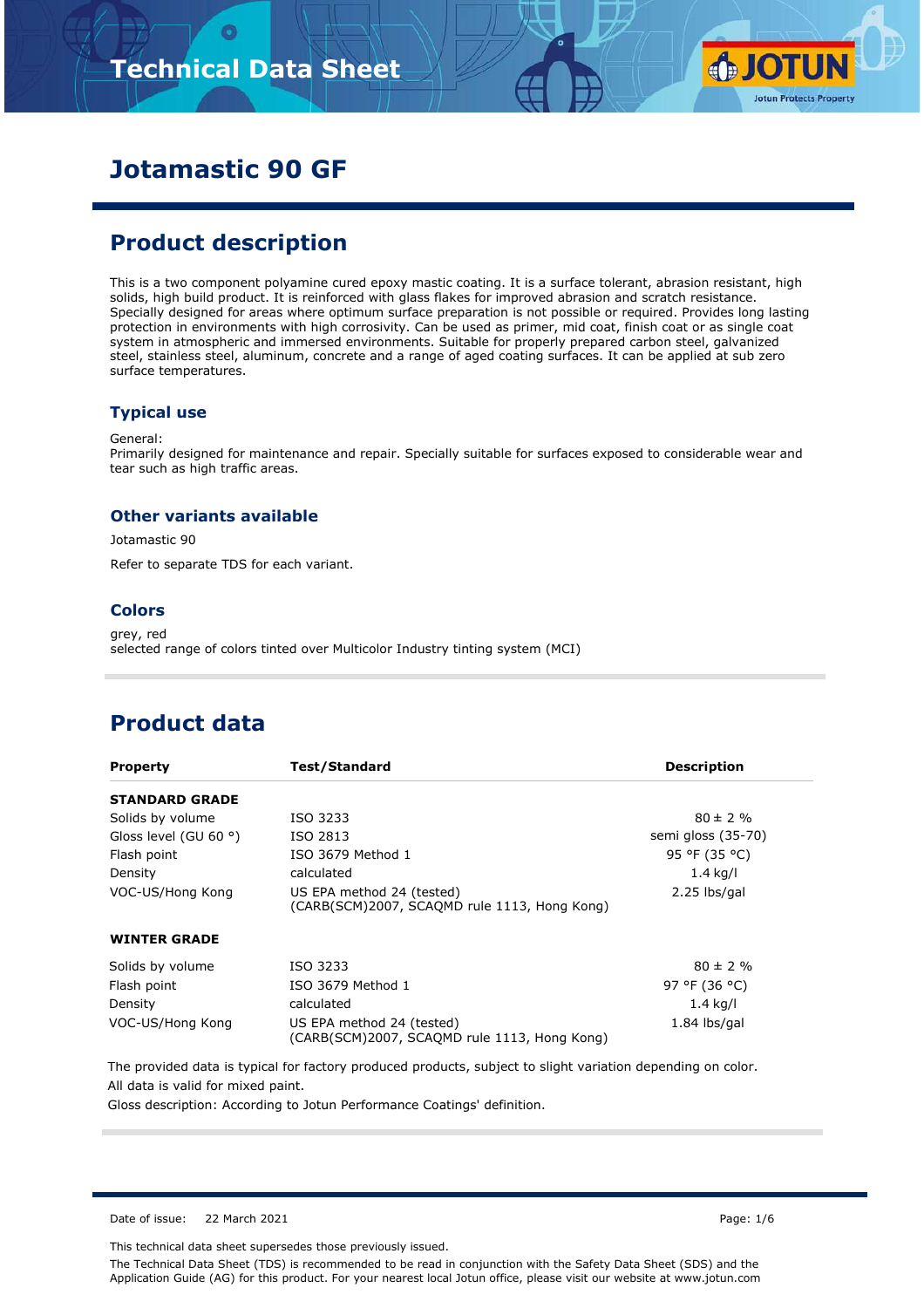

### **Film thickness per coat**

**Typical recommended specification range**

#### **STANDARD GRADE**

| Dry film thickness         | 8 mils $(200 \mu m)$                            | $-12$ mils (300 $\mu$ m)                            |
|----------------------------|-------------------------------------------------|-----------------------------------------------------|
| Wet film thickness         | 10 mils $(250 \mu m)$                           | $-15$ mils (375 $\mu$ m)                            |
| Theoretical spreading rate | 160 ft <sup>2</sup> /gal (4 m <sup>2</sup> /l)  | $-110$ ft <sup>2</sup> /gal (2.7 m <sup>2</sup> /l) |
|                            |                                                 |                                                     |
| <b>WINTER GRADE</b>        |                                                 |                                                     |
| Dry film thickness         | $8 \text{ miles}$ (200 $\mu$ m)                 | $-12$ mils (300 $\mu$ m)                            |
| Wet film thickness         | 10 mils $(265 \mu m)$                           | $-16$ mils (400 $\mu$ m)                            |
| Theoretical spreading rate | 155 ft <sup>2</sup> /gal $(3.8 \text{ m}^2$ /l) | $-102$ ft <sup>2</sup> /gal (2.5 m <sup>2</sup> /l) |
|                            |                                                 |                                                     |

### **Surface preparation**

To secure lasting adhesion to the subsequent product all surfaces shall be clean, dry and free from any contamination.

#### **Surface preparation summary table**

|                   | <b>Surface preparation</b>                                                                                                                                                     |                                                                                                                                                                                                                                        |  |  |  |
|-------------------|--------------------------------------------------------------------------------------------------------------------------------------------------------------------------------|----------------------------------------------------------------------------------------------------------------------------------------------------------------------------------------------------------------------------------------|--|--|--|
| <b>Substrate</b>  | <b>Minimum</b>                                                                                                                                                                 | Recommended                                                                                                                                                                                                                            |  |  |  |
| Carbon steel      | St 2 (ISO 8501-1) or SSPC SP-2                                                                                                                                                 | Sa 2 (ISO 8501-1) / SP 6 / NACE No.<br>3 (SSPC-VIS 1)                                                                                                                                                                                  |  |  |  |
| Stainless steel   | The surface shall be hand or machine<br>abraded with non-metallic abrasives<br>or bonded fibre machine or hand<br>abrasive pads to impart a scratch<br>pattern to the surface. | Abrasive blast cleaning to achieve a<br>surface profile using non-metallic<br>abrasive media which is suitable to<br>achieve a sharp and angular surface<br>profile.                                                                   |  |  |  |
| Aluminum          | The surface shall be hand or machine<br>abraded with non-metallic abrasives<br>or bonded fibre machine or hand<br>abrasive pads to impart a scratch<br>pattern to the surface. | Abrasive blast cleaning to achieve a<br>surface profile using non-metallic<br>abrasive media which is suitable to<br>achieve a sharp and angular surface<br>profile.                                                                   |  |  |  |
| Galvanized steel  | The surface shall be clean, dry and<br>appear with a rough and dull profile.                                                                                                   | Sweep blast-cleaning using non-<br>metallic abrasive leaving a clean,<br>rough and even pattern.                                                                                                                                       |  |  |  |
| Shop primed steel | Clean, dry and undamaged shop<br>primer (ISO 12944-4 5.4)                                                                                                                      | Sa 2 (ISO 8501-1) / SP 6 / NACE No.<br>3 (SSPC-VIS 1)                                                                                                                                                                                  |  |  |  |
| Coated surfaces   | Clean, dry and undamaged compatible<br>coating                                                                                                                                 | Clean, dry and undamaged compatible<br>coating                                                                                                                                                                                         |  |  |  |
| Concrete          | Low pressure water washing to a<br>rough, clean, dry and laitance free<br>surface.                                                                                             | Minimum 4 weeks curing. Moisture<br>content maximum 5 %. Prepare the<br>surface by means of enclosed blast<br>shot or diamond grinding and other<br>appropriate means to abrade the<br>surrounding concrete and to remove<br>laitance. |  |  |  |

Date of issue: 22 March 2021 Page: 2/6

This technical data sheet supersedes those previously issued.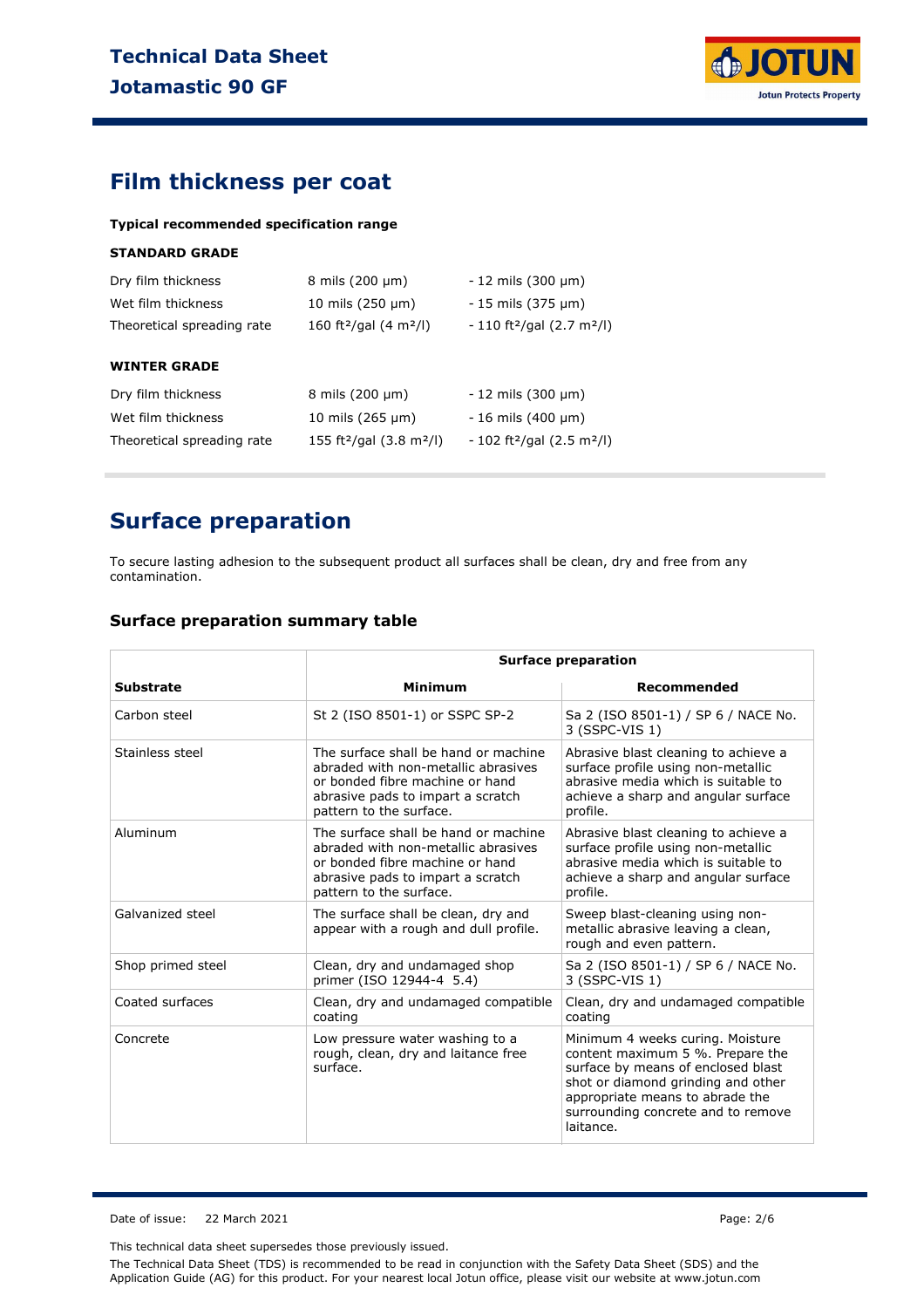### **Technical Data Sheet Jotamastic 90 GF**



Optimum performance, including adhesion, corrosion protection, heat resistance and chemical resistance is achieved with recommended surface preparation.

# **Application**

#### **Application methods**

The product can be applied by

Spray: Use airless spray.

Brush: Recommended for stripe coating and small areas. Care must be taken to achieve the specified dry film thickness.

#### **Product mixing ratio (by volume)**

| <b>STANDARD GRADE</b>            |                  |  |
|----------------------------------|------------------|--|
| Jotamastic 90 GF Comp A          | $3.5$ part $(s)$ |  |
| Jotamastic 90 Standard Comp B    | 1 part $(s)$     |  |
| <b>WINTER GRADE</b>              |                  |  |
| Jotamastic 90 GF Comp A          | $3.5$ part $(s)$ |  |
| Jotamastic 90 Wintergrade Comp B | 1 part $(s)$     |  |

#### **Thinner/Cleaning solvent**

Thinner: Jotun Thinner No. 17

#### **Guiding data for airless spray**

| Nozzle tip (inch/1000):       | $21 - 27$        |
|-------------------------------|------------------|
| Pressure at nozzle (minimum): | 200 bar/2900 psi |

# **Drying and Curing time**

Temperatures: -10°C = 14°F / -5°C = 23°F / 0°C = 32°F / 5°C = 41°F / 10°C = 50°F / 15°C = 59°F / 23°C = 73°F / 35°C = 95°F / 40°C = 104°F / 100°C = 212°F

| Substrate temperature       | -5 °C | 0 °C            | $5^{\circ}C$    | 10 °C 23 °C     |      | 40 °C |
|-----------------------------|-------|-----------------|-----------------|-----------------|------|-------|
| <b>STANDARD GRADE</b>       |       |                 |                 |                 |      |       |
| Surface (touch) dry         |       |                 | 20h             | 12 <sub>h</sub> | 4 h  | 1.5h  |
| Walk-on-dry                 |       |                 | 40 h            | 20 <sub>h</sub> | 6 h  | 3 h   |
| Dried to over coat, minimum |       |                 | 40 h            | 20h             | 6 h  | 3 h   |
| Dried/cured for service     |       |                 | 28 d            | 14 d            | 7 d  | 2d    |
| <b>WINTER GRADE</b>         |       |                 |                 |                 |      |       |
| Surface (touch) dry         | 24 h  | 18 <sub>h</sub> | 12 <sub>h</sub> | 8 h             | 3.5h |       |
| Walk-on-dry                 | 48 h  | 30 <sub>h</sub> | 20 <sub>h</sub> | 12 <sub>h</sub> | 4 h  |       |

Date of issue: 22 March 2021 **Page: 3/6** 

This technical data sheet supersedes those previously issued.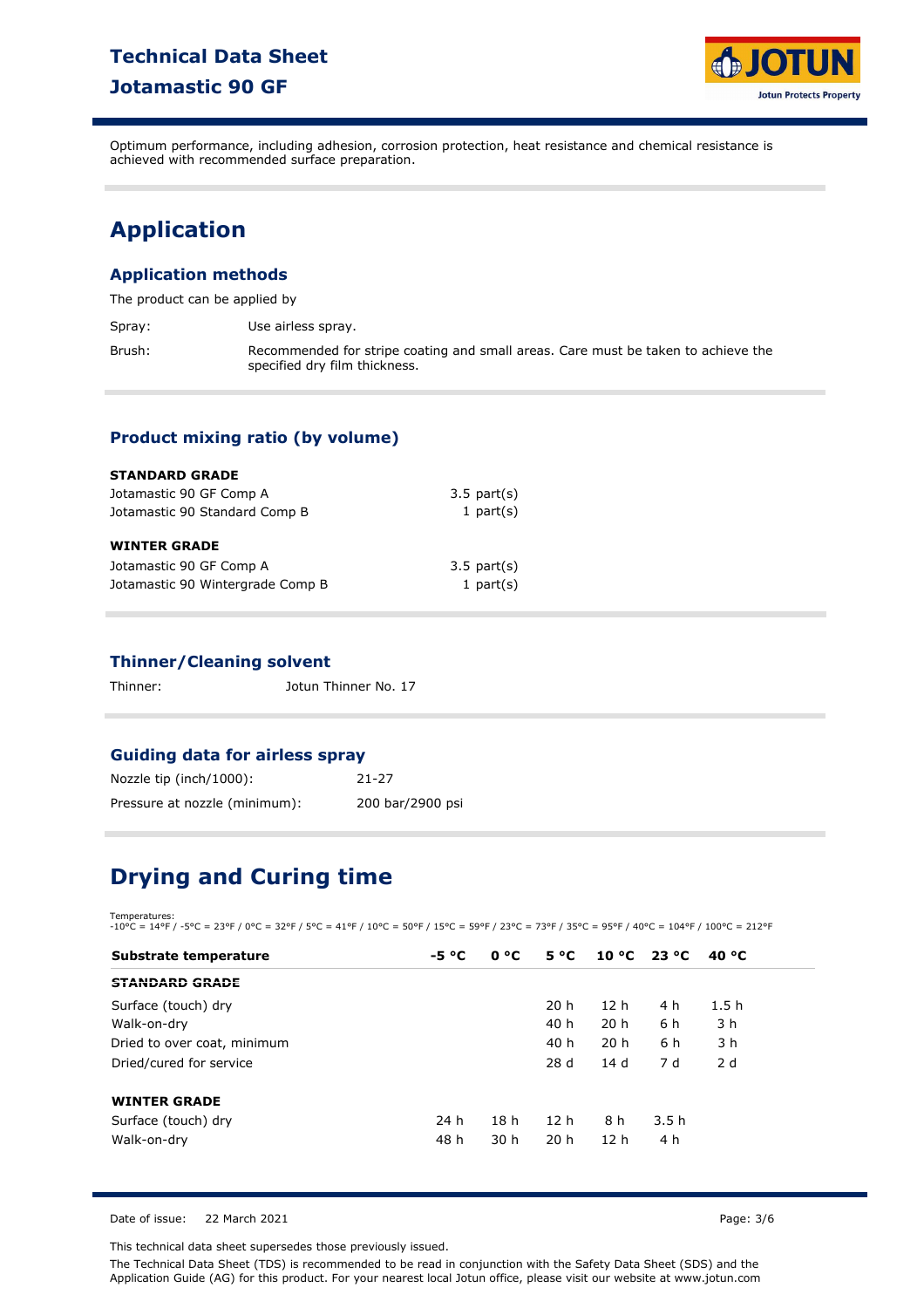### **Technical Data Sheet Jotamastic 90 GF**



| Dried to over coat, minimum |  | 48h 30h 20h 12h 4h |  |
|-----------------------------|--|--------------------|--|
| Dried/cured for service     |  | 21 d 14 d 7 d 3 d  |  |

For maximum overcoating intervals, refer to the Application Guide (AG) for this product.

Drying and curing times are determined under controlled temperatures and relative humidity below 85 %, and at average of the DFT range for the product.

Surface (touch) dry: The state of drying when slight pressure with a finger does not leave an imprint or reveal tackiness.

Walk-on-dry: Minimum time before the coating can tolerate normal foot traffic without permanent marks, imprints or other physical damage.

Dry to over coat, minimum: The recommended shortest time before the next coat can be applied.

Dried/cured for service: Minimum time before the coating can be permanently exposed to the intended environment/medium.

### **Induction time and Pot life**

Temperatures: 15°C = 59°F / 23°C = 73°F

| <b>Paint temperature</b> | 23 °C  |
|--------------------------|--------|
| <b>STANDARD GRADE</b>    |        |
| Pot life                 | 2 h    |
| <b>WINTER GRADE</b>      |        |
| Pot life                 | 45 min |

### **Heat resistance**

|                     | Temperature       |        |  |
|---------------------|-------------------|--------|--|
|                     | <b>Continuous</b> | Peak   |  |
| Dry, atmospheric    | 100 °C            | 120 °C |  |
| Immersed, sea water | 50 °C             | 60 °C  |  |

Peak temperature duration max. 1 hour.

The temperatures listed relate to retention of protective properties. Aesthetic properties may suffer at these temperatures.

Note that the coating will be resistant to various immersion temperatures depending on the specific chemical and whether immersion is constant or intermittent. Heat resistance is influenced by the total coating system. If used as part of a system, ensure all coatings in the system have similar heat resistance.

### **Product compatibility**

Depending on the actual exposure of the coating system, various primers and topcoats can be used in combination with this product. Some examples are shown below. Contact Jotun for specific system recommendation.

| Previous coat:   | epoxy shop primer, inorganic zinc silicate shop primer, zinc epoxy, epoxy, epoxy mastic,<br>inorganic zinc silicate |
|------------------|---------------------------------------------------------------------------------------------------------------------|
| Subsequent coat: | polyurethane, polysiloxane, epoxy, acrylic, vinyl epoxy                                                             |

Date of issue: 22 March 2021 Page: 4/6

This technical data sheet supersedes those previously issued.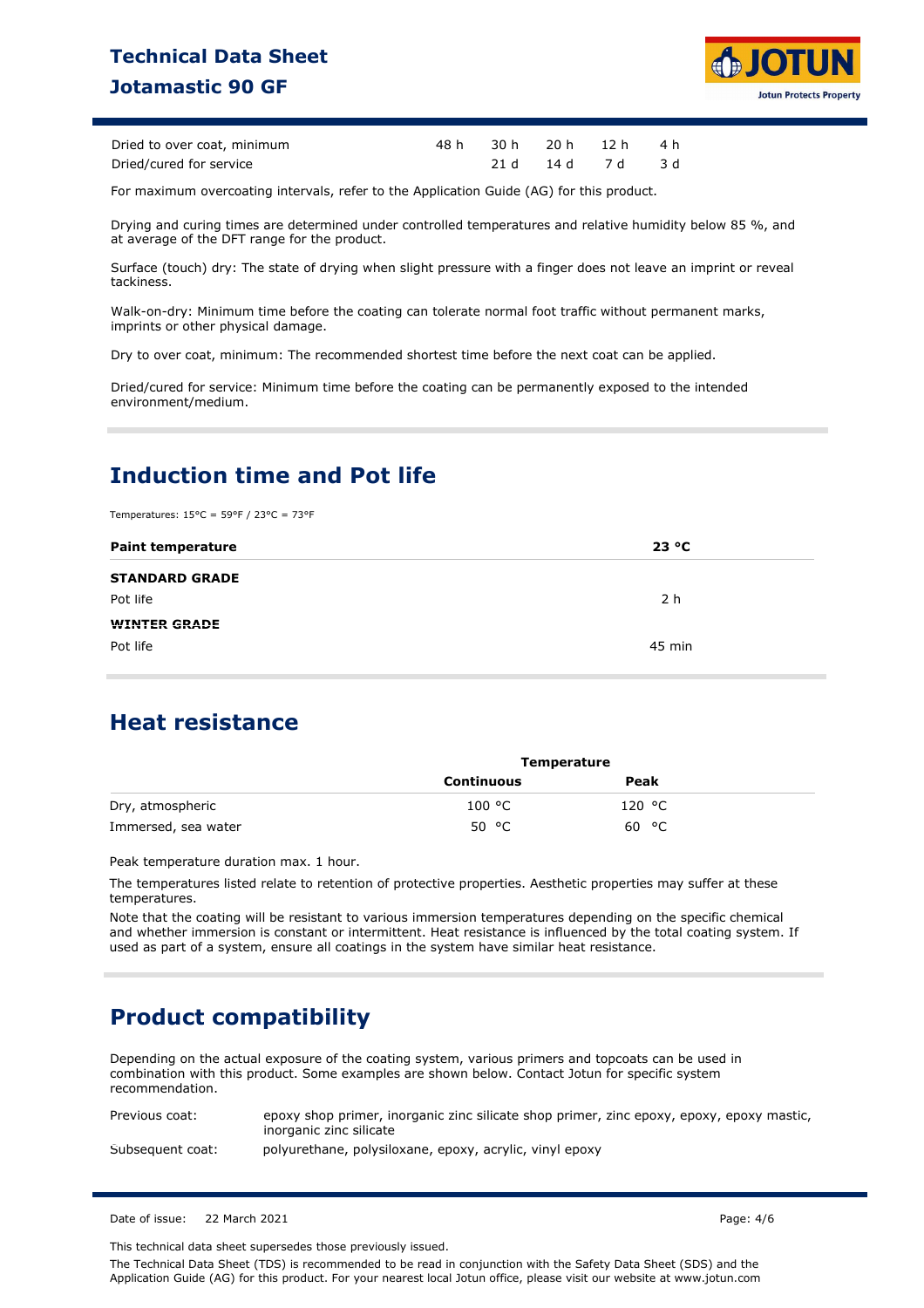

### **Packaging (typical)**

| <b>Volume</b> | <b>Size of containers</b> |  |  |
|---------------|---------------------------|--|--|
| (liters)      | (liters)                  |  |  |
| 15.6          | 20                        |  |  |
| 4.4           | 5                         |  |  |
| 4.4           | 5                         |  |  |
|               |                           |  |  |

 $4.4$  l = 1.16 gal  $15.6$  l = 4.12 gal

The volume stated is for factory made colors. Note that local variants in pack size and filled volumes can vary due to local regulations.

### **Storage**

The product must be stored in accordance with national regulations. Keep the containers in a dry, cool, well ventilated space and away from sources of heat and ignition. Containers must be kept tightly closed. Handle with care.

#### **Shelf life at 73°F (23 °C)**

| Jotamastic 90 GF Comp A          | 48 month(s) |
|----------------------------------|-------------|
| Jotamastic 90 Standard Comp B    | 24 month(s) |
| Jotamastic 90 Wintergrade Comp B | 24 month(s) |

In some markets commercial shelf life can be dictated shorter by local legislation. The above is minimum shelf life, thereafter the paint quality is subject to re-inspection.

### **Note**

This product is for professional use only. The applicators and operators shall be trained, experienced and have the capability and equipment to mix/stir and apply the coatings correctly and according to Jotun's technical documentation. Applicators and operators shall use appropriate personal protection equipment when using this product. This guideline is given based on the current knowledge of the product. Any suggested deviation to suit the site conditions shall be forwarded to the responsible Jotun representative for approval before commencing the work.

### **Health and safety**

Please observe the precautionary notices displayed on the container. Use under well ventilated conditions. Do not inhale spray mist. Avoid skin contact. Spillage on the skin should immediately be removed with suitable cleanser, soap and water. Eyes should be well flushed with water and medical attention sought immediately.

### **Color variation**

Date of issue: 22 March 2021 Page: 5/6

This technical data sheet supersedes those previously issued.